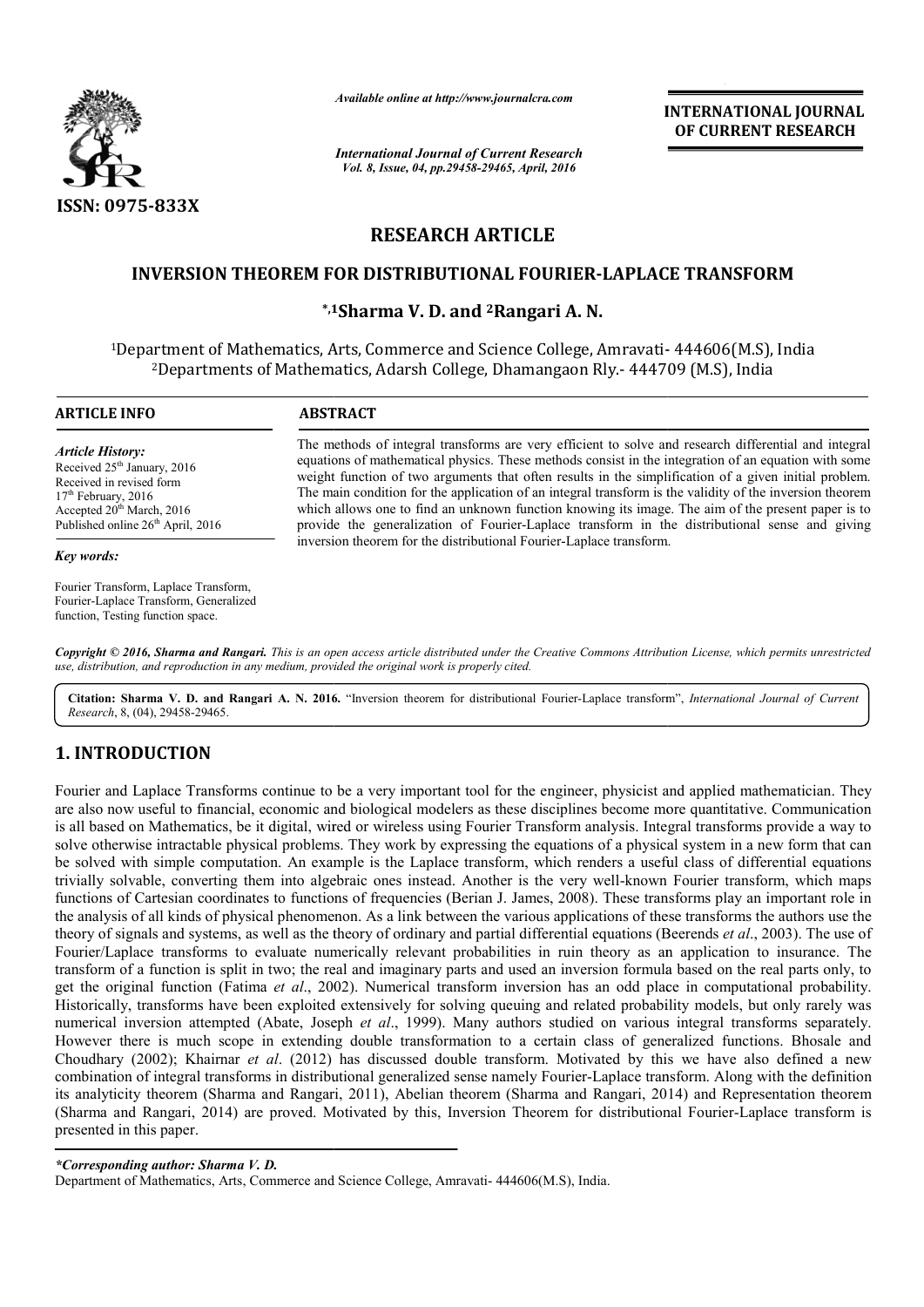#### **The planning of this paper is as follows**

Testing function spaces are described in section 2, In section 3, we have given the definition of Distributional generalized Fourier-Laplace transform. We have proved Inversion theorem for distributional Fourier-Laplace transform with two lemmas which are given in section 4. In section 5 Uniqueness theorem is given. Lastly conclusions are given by section 6. Notations and terminology are as per Zemanian (Zemanian, 1968; Zemanian, 1965).

#### **2. Testing Function Spaces**

2.1. The space 
$$
FL_{a,b,\alpha}
$$

This space is given by

$$
FL_{a,b,\alpha} = \left\{ \phi : \phi \in E_+ \mid \xi_{a,b,k,q,l} \phi(t,x) = 0 < t < \infty \left| t^k e^{\alpha x} D_t^l D_x^q \phi(t,x) \right| \le C_{lq} A^k k^{k\alpha} \right\}
$$
(2.1)

Where the constants A and  $C_{lq}$  depend on the testing function  $\phi$ .

## **2.2. The Space**  $FL_{a\,b\,y}$

It is given by

$$
FL_{a,b,\gamma} = \left\{ \phi : \phi \in E_+ / \gamma_{a,b,k,q,l} \phi(t,x) = 0 < t < \infty \left| t^k e^{ax} D_t^j D_x^q \phi(t,x) \right| \le C_{lk} A^q q^{q\gamma} \right\}
$$
(2.2)

Where,  $k, l, q = 0, 1, 2, 3, \ldots$  and the constants depend on the testing function  $\phi$ .

#### **3. Distributional Generalized Fourier-Laplace transforms** ( $FLT$ )

For  $f(t, x) \in FL^{\beta}_{a,\alpha}$ , where  $FL^{\beta}_{a,\alpha}$  is the dual space of  $FL^{\beta}_{a,\alpha}$ . It contains all distributions of compact support. The distributional Fourier-Laplace transform is a function of  $f(t, x)$  and is defined as

$$
FL{f(t,x)} = F(s,p) = \left\langle f(t,x), e^{-i(st-ipx)} \right\rangle, \tag{3.1}
$$

where, for each fixed t  $(0 < t < \infty)$ ,  $x \ (0 < x < \infty)$ ,  $s > 0$  and  $p > 0$ , the right hand side of (3.1) has a sense as an application of  $f(t, x) \in FL_{a,\alpha}^{*\beta}$  to  $e^{-i(st - ipx)} \in FL_{a,\alpha}^{\beta}$  $e^{-i(st-ipx)} \in FL^{\beta}_{a,\alpha}$ .

### **4. Inversion Theorem for Distributional Fourier-Laplace Transform**

#### **4.1 Lemma 1**

**Statement:** Let 
$$
FL{f(t, x)} = F(s, p)
$$
 and  $\sup f \subset S_A \cap S_B$ , where  $S_A = {t : t \in R^n, |t| \le A, A > 0}$  and  
\n
$$
S_B = {x : x \in R^n, |x| \le B, B > 0}, \text{ for } s > 0 \text{ and } \rho_1 < \text{Re } p < \rho_2. \text{ Let } \phi \in D \text{ and } \psi(s, p) = \int_{-\infty}^{\infty} \int_{-\infty}^{\infty} \phi(t, x) e^{i(st - ipx)} dt dx
$$
\n(4.1.1)

Then for any fixed real number  $\tau$  and  $r$  with  $-\infty < r < \infty$ ,  $-\infty < \tau < \infty$ ,  $\int_0^r \int_0^r \langle f(t,x), e^{-i(st-ipx)} \rangle \psi(s,p) ds dw = \langle f(t,x), \int_0^r \int_0^r e^{-i(st-ipx)} \psi(s,p) \rangle$  $r - \tau$   $\qquad \qquad$  $\int_{0}^{t} \langle f(t,x), e^{-i(st-ipx)} \rangle \psi(s,p) ds dw = \langle f(t,x), \int_{0}^{t} e^{-i(st-ipx)} \psi(s,p) ds dw \rangle$  $\tau$  -  $r$  -  $\tau$  $e^{-i(st-ipx)}$   $\psi(s,p)$  dsdw =  $\langle f(t,x), \int e^{-i(st-ipx)}\psi\rangle$  $\iint_{-r-r} \langle f(t,x), e^{-i(st-ipx)} \rangle \psi(s,p) ds dw = \langle f(t,x), \iint_{-r-r} e^{-i(st-ipx)} \psi(s,p) ds dw \rangle$ , where  $p = \rho + i\omega$ , also *s* and  $\rho$  are fixed with  $\sigma_1 < s < \sigma_2$  and  $\rho_1 < p < \rho_2$ .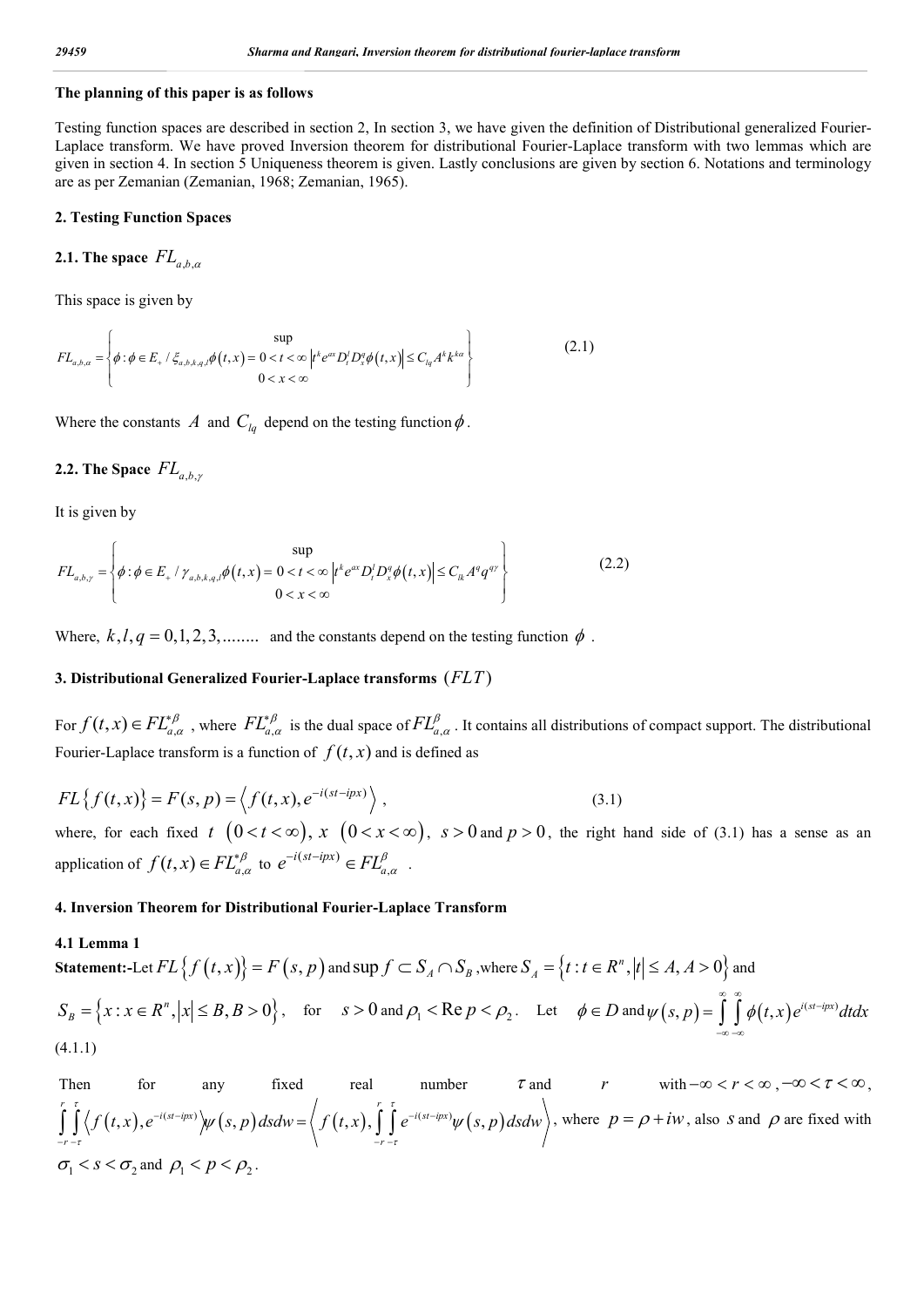**Proof:** For  $\phi(t, x) = 0$ , the result is trivial, so assume that  $\phi(t, x) \neq 0$ . If  $FL{f(t, x)} = F(s, p)$ , then  $F(s, p)$  is analytic for  $s > 0$ ,  $\rho_1 < \text{Re } p < \rho_2$  and  $\psi(s, p)$  is an entire function. Therefore above integrals certainly exist.

In order that right hand side is meaningful, we show that

$$
\int_{-r-\tau}^{r} \int_{-\tau}^{\tau} \psi(s,p) e^{-i(st-ipx)} ds dw \in FL_{a,b,\alpha}.
$$

Consider,

$$
\left|t^{k}K_{a,b}(x)D_{i}^{I}D_{x}^{\sigma}\int_{-r-\tau}^{\tau}\int_{0}^{\tau}e^{-i(st-i\mu x)}\psi(s,p)dsdw\right|
$$
\n
$$
\leq \int_{-r-\tau}^{\tau}\int_{0}^{\tau}\left|t^{k}K_{a,b}(x)D_{i}^{I}D_{x}^{\sigma}e^{-i(st-i\mu x)}\psi(s,p)\right|dsdw
$$
\n
$$
\leq \int_{-r-\tau}^{\tau}\int_{0}^{\tau}\left|t^{k}K_{a,b}(x)(-i)^{I}s^{I}(-p)^{q}e^{-i(st-i\mu x)}\psi(s,p)\right|dsdw
$$
\n
$$
\leq \int_{-r-\tau}^{\tau}\int_{0}^{\tau}\left|t^{k}K_{a,b}(x)(s)^{I}(p)^{q}e^{-i(st-i\mu x)}\psi(s,p)\right|dsdw
$$
\n
$$
\leq \int_{-r-\tau}^{\tau}\int_{0}^{\tau}\left|t^{k}K_{a,b}(x)(s)^{I}(p)^{q}e^{-ist}e^{-\mu x}\psi(s,p)\right|dsdw
$$
\n
$$
\leq \int_{-r-\tau}^{\tau}\int_{0}^{\tau}\left|t^{k}K_{a,b}(x)(s)^{I}(p)^{q}e^{-ist}e^{-(\rho+i\mu)x}\psi(s,p)\right|dsdw
$$
\n
$$
\leq \int_{-r-\tau}^{\tau}\int_{0}^{\tau}\left|t^{k}K_{a,b}(x)(s)^{I}(p)^{q}e^{-ist}e^{-\rho x}\psi(s,p)e^{-i\mu x}\right|dsdw < \infty
$$
\n(4.1.1)\n
$$
\Rightarrow \int_{-r-\tau}^{\tau}\int_{0}^{\tau}e^{-i(st-i\mu x)}\psi(s,p)dsdw \in FL_{a,b,a}.
$$

Partition the path of integration on the straight line from  $s = -r$  to  $s = r$  into m-intervals, each of length  $\frac{2r}{r}$ *m* and from  $p = \rho - i\tau$  to  $p = \rho + i\tau$  into n-intervals, each of length  $\frac{2}{\sqrt{p}}$  $\frac{\tau}{\tau}$ .

*n*

Let  $S_v = \sigma$  be any point in  $v^{th}$  interval and  $p_{\mu} = \rho + iw$  be any point in  $\mu^{th}$  interval.

Suppose, 
$$
\phi_{m,n}(t, x) = \sum_{\nu=1}^{m} \sum_{\mu=1}^{n} e^{-i(s_{\nu}t - ip_{\mu}x)} \psi(s_{\nu}, p_{\mu}) \frac{2r}{m} \frac{2\tau}{n}
$$
 (4.1.2)

To show that  $\phi_{m,n}(t,x)$  converges in  $FL_{a,b,\alpha}$  to  $\int_{a}^{r} \int_{c}^{\tau} e^{-i(st-ipx)} \psi(s,p)$ *i st ipx r*  $e^{-\iota(st - ipx)}\psi(s,p)$ dsdw τ ·τ  $e^{-i(st-ipx)}\psi$  $\iint_{-r} e^{-i(st - ipx)} \psi(s, p) ds dw$ , we have to show that

$$
\phi_{m,n}(t,x) - \int_{-r-\tau}^{r} \int_{-\tau}^{\tau} e^{-i(st-ipx)} \psi(s,p) ds dw
$$
, converges to zero in  $FL_{a,b,\alpha}$  as  $m,n \to \infty$   
We write,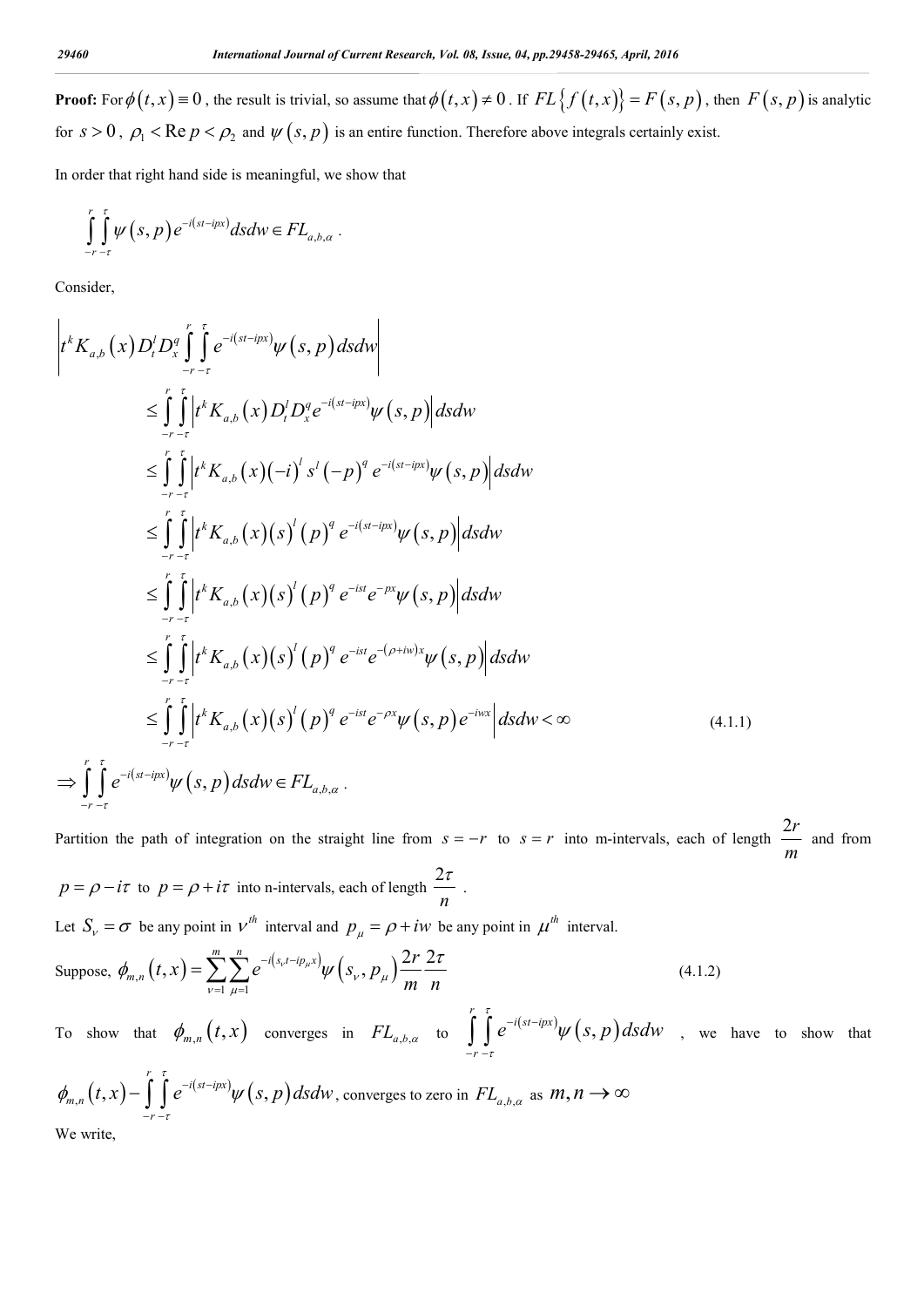$$
\begin{split}\n&\left|t^{k}K_{a,b}(x)D_{t}^{j}D_{x}^{q}\left[\phi_{m,n}(t,x)-\int_{-r-r}^{r}\int_{-r-r}^{r}e^{-i(s-t)px} \psi(s,p)dsdw\right]\right| \\
&=\left|t^{k}K_{a,b}(x)D_{t}^{j}D_{x}^{q}\left[\sum_{\nu=1}^{m}\sum_{\mu=1}^{n}e^{-i(s_{\nu}t-i p_{\mu}x)} \psi(s_{\nu},p_{\mu})\frac{2r}{m}\frac{2\tau}{n}-\int_{-r-r}^{r}\int_{-r-r}^{r}e^{-i(s-t)px} \psi(s,p)dsdw\right]\right| \\
&=\left|t^{k}K_{a,b}(x)(-i)^{j}(-1)^{q}\sum_{\nu=1}^{m}\sum_{\mu=1}^{n}s_{\nu}^{j}p_{\mu}^{q}e^{-i(s_{\nu}t-i p_{\mu}x)} \psi(s_{\nu},p_{\mu})\frac{2r}{m}\frac{2\tau}{n}-(-i)^{j}(-1)^{q}t^{k}K_{a,b}(x)\int_{-r-r}^{r}\int_{-r-r}^{r}s^{j}p_{\mu}^{q}e^{-i(s-t)px} \psi(s,p)dsdw\right| \\
&=\left|t^{k}K_{a,b}(x)\sum_{\nu=1}^{m}\sum_{\mu=1}^{n}s_{\nu}^{j}p_{\mu}^{q}e^{-i(s_{\nu}t-i p_{\mu}x)} \psi(s_{\nu},p_{\mu})\frac{2r}{m}\frac{2\tau}{n}-t^{k}K_{a,b}(x)\int_{-r-r}^{r}\int_{-r-r}^{r}s^{j}p_{\mu}^{q}e^{-i(s-t)px} \psi(s,p)dsdw\right|^{(4.1.3)} \\
&\text{Since } \int_{-r-r}^{r}\int_{-r}^{r}s^{j}p_{\mu}^{q}\psi(s,p)dsdw \text{ is finite by (4.1.1) and } \left|t^{k}K_{a,b}(x)e^{-i(s-t)px}\right| \rightarrow 0 \text{, for sufficiently large values of } x \text{ and } t.\n\end{split}
$$

Given any  $\epsilon > 0$ , we can choose  $x_0$  and  $t_0$  so large that for  $x > x_0$  and  $t > t_0$ ,

$$
\left| t^k K_{a,b}(x) \int_{-r}^r \int_{-r}^{\tau} s^l p^q e^{-i(st - ipx)} \psi(s, p) ds dw \right| < \frac{\varepsilon}{3}
$$
\n(4.1.4)

*r*

 $\tau$ 

Now consider the first term of (4.1.3), choosing  $m_0$  and  $n_0$  so large that, for  $m > m_0$  and  $n > n_0$ ,  $\mathcal{L}_{\mathcal{A},b}\big(x\big)\!\sum\!\sum\! \mathcal{S}_{\mathcal{V}}^{l}p_{\mu}^{q}e^{-i\left(\mathcal{S}_{\mathcal{V}}t-\dot{ip}_{\mu}x\right)}\!\psi\!\left(\mathcal{S}_{\mathcal{V}},p_{\mu}\right).$  $\int_{0}^{k} K_{a,b}\left(x\right) \sum_{\nu=1}^{m} \sum_{\mu=1}^{n} s_{\nu}^{l} p_{\mu}^{q} e^{-i\left(s_{\nu} t - i p_{\mu} x\right)} \psi\left(s_{\nu}, p_{\mu}\right) \frac{2r}{m} \frac{2\tau}{n} \Bigg| < \frac{2\tau}{3}$  $\int t^k K_{a,b}\big(x\big) \sum^m \sum^n_{\nu} S^l_{\nu} p^q_{\mu} e^{-i\left(s_{\nu} t - i p_{\mu} x\right)} \psi\left(s_{\nu}, p_{\mu}\right) \frac{2r}{m}$ *m n*  $\int_\nu^t p_\mu^q e^{-\left(\frac{\nu_\nu \nu}{\nu} - \frac{\nu_\mu \nu}{\mu}\right)} \psi\left(s_\nu, p_\mu\right)$  $v=1$   $\mu$  $\left|\frac{-i(s_{\nu}t - ip_{\mu}x)}{\nu} \psi(s_{\nu}, p_{\mu}) \frac{2r}{\mu} \frac{2\tau}{\sigma}\right| < \frac{2\mathcal{E}}{\sigma}$  $\sum_{\nu=1}^{\infty} \sum_{\mu=1}^{\infty} s_{\nu}^{l} p_{\mu}^{q} e^{-i(s_{\nu}t - i p_{\mu}x)} \psi\left(s_{\nu}, p_{\mu}\right) \frac{2r}{m} \frac{2t}{n} < \frac{2\varepsilon}{3}$ , for all  $x > x_0$  and  $t > t_0$ . (4.1.5) In view of above inequalities  $(4.1.4)$ ,  $(4.1.5)$  and  $(4.1.3)$ ,  $\int_{\mathbb{R}^n} \int_{\mathbb{R}^n} D^q_x \, \Big| \, \phi_{m,n}\big(t,x\big) - \Big[ \, \, \Big[ \, e^{-i (st - ipx)} \psi\big(s,p\big) \Big]$ *r*  $k \times (\mathbf{x}) \mathbf{D}^l \mathbf{D}^q$  *b*  $(\mathbf{x}) \mathbf{D}^l \mathbf{D}^q$  $a, b \left( y \right) \mathcal{L}_t \mathcal{L}_x \mid \mathcal{V}_{m,n}$ *r*  $t^{k} K_{a,b}(x) D_{t}^{t} D_{x}^{q} |\phi_{m,n}(t,x) - | \cdot | e^{-i(st - ipx)} \psi(s,p) ds dw$ τ ·T  $\phi_{m,n}(t,x)$  –  $\int_{-\infty}^{\infty} e^{-i(st-ipx)} \psi(s,p) ds dw$   $\leq \varepsilon$  $-r \begin{array}{ccccccccc} & & r & \tau & & & \\ & & & \mathbf{r} & \tau & & \\ & & \mathbf{r} & \mathbf{r} & \mathbf{r} & \mathbf{r} & \mathbf{r} & \mathbf{r} \end{array}$  $\left[ \phi_{m,n}(t,x)-\int\limits_{-r\,-\tau}e^{-i(st-ipx)}\psi\left( s,p\right) dsdw\right] <$  $\Rightarrow \phi_{m,n}(t,x)$  converges to  $\int_{a}^{r} \int_{c}^{t} e^{-i(st-ipx)} \psi(s,p)$ *i st ipx r*  $e^{-\iota(st - ipx)}\psi(s,p)$ *dsdw*  $\int\limits_0^{\tau}e^{-i(st-ipx)}\psi$ ٠τ  $\int\limits_{-r}$   $\int\limits_{-\tau}^{r} e^{-i(st-ipx)} \psi(s,p) ds dw$  in  $FL_{a,b,\alpha}$ . Hence  $\langle f(t,x),\phi_{m,n}(t,x)\rangle = \langle f(t,x),\int_0^r \int_0^{\tau} e^{-i(st-ipx)}\psi(s,p)\rangle$ *i st ipx m n*  $f(t,x), \phi_{m,n}(t,x) \rangle = \langle f(t,x), \vert \vert e^{-i(st - ipx)} \psi(s,p) ds dw \rangle$ τ  $\langle \phi_{m,n}(t,x) \rangle = \langle f(t,x), \int e^{-i(st-ipx)} \psi \rangle$  $=\langle f(t,x), \int_{-r-\tau}^{\infty} e^{-t(s-t)xx} \psi(s,p) ds dw \rangle$  (4.1.6)

Further left hand side of (4.1.6)

$$
= \left\langle f(t, x), \sum_{\nu=1}^{m} \sum_{\mu=1}^{n} e^{-i(s_{\nu}t - ip_{\mu}x)} \psi(s_{\nu}, p_{\mu}) \frac{2r}{m} \frac{2\tau}{n} \right\rangle
$$
  
\n
$$
= \sum_{\nu=1}^{m} \sum_{\mu=1}^{n} \left\langle f(t, x), e^{-i(s_{\nu}t - ip_{\mu}x)} \psi(s_{\nu}, p_{\mu}) \frac{2r}{m} \frac{2\tau}{n} \right\rangle
$$
  
\n
$$
= \sum_{\nu=1}^{m} \sum_{\mu=1}^{n} \left\langle f(t, x), e^{-i(s_{\nu}t - ip_{\mu}x)} \right\rangle \psi(s_{\nu}, p_{\mu}) \frac{2r}{m} \frac{2\tau}{n}
$$
  
\n
$$
= \int_{-r}^{r} \int_{-r}^{r} \left\langle f(t, x), e^{-i(st - ipx)} \right\rangle \psi(s, p) ds dw
$$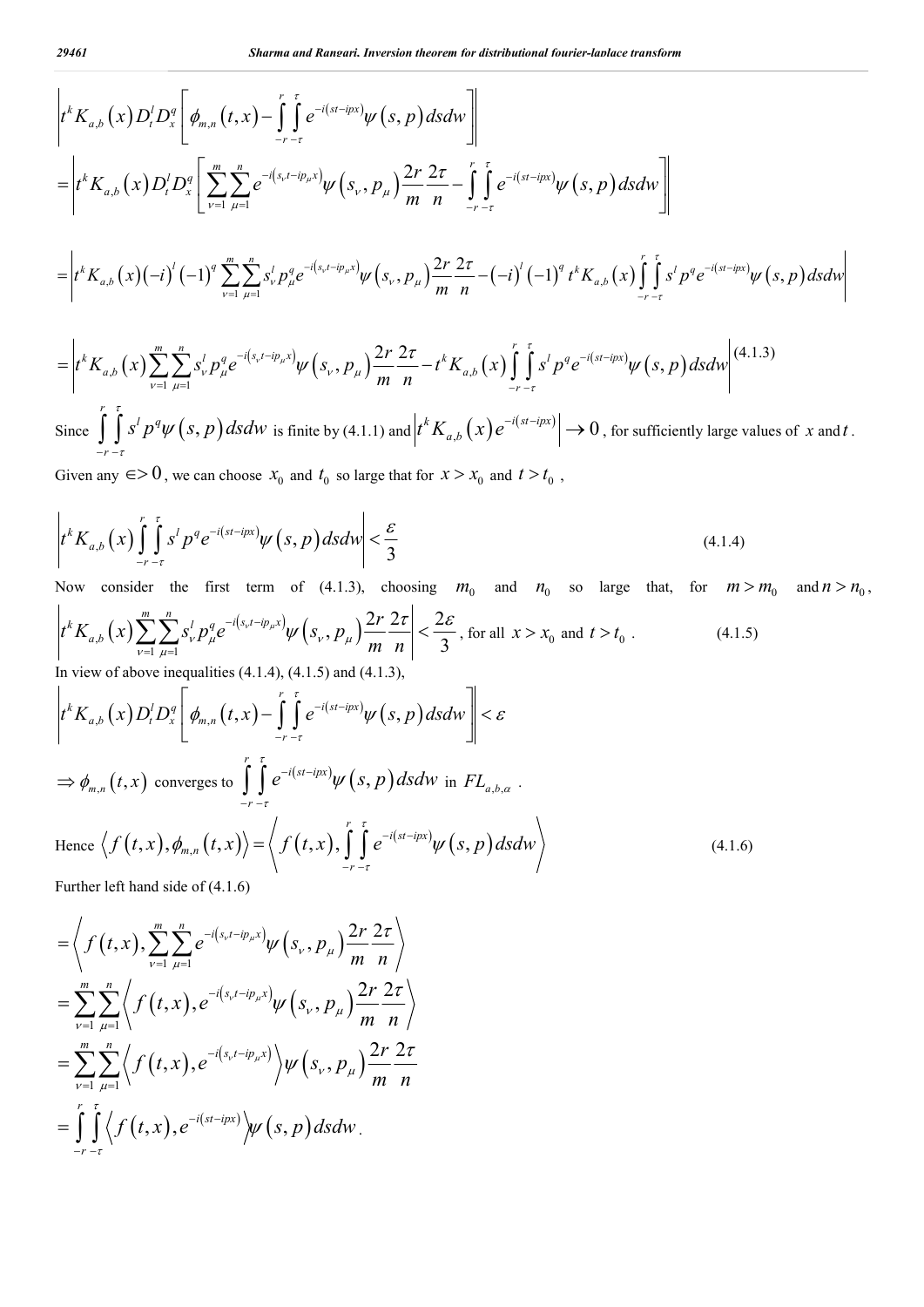Since 
$$
\langle f(t,x), e^{-i(s_v t - ip_\mu x)} \rangle \psi(s_v, p_\mu)
$$
 is a continuous function of *s* and *w* from (4.1.6). We have\n
$$
\int_{-r}^{r} \int_{-r}^{r} \langle f(t,x), e^{-i(st - ipx)} \rangle \psi(s,p) ds dw = \langle f(t,x), \int_{-r}^{r} \int_{-r}^{r} e^{-i(st - ipx)} \psi(s,p) ds dw \rangle.
$$

## **4.2. Lemma 2**

Let  $a, b, c, d, \rho, r$  and  $\tau$  be real numbers with  $c < s < d, a < p < b$ . Let  $\phi \in D$  then  $\frac{1}{\pi^2} \int_{-\infty}^{\infty} \int_{-\infty}^{\infty} \phi(t, x) \frac{\sin(t - v) r}{t - v} \frac{\sinh(x - y) \tau}{x - y} dt dx = A(v, y)$  $\infty$   $\infty$  $\int_{-\infty}^{\infty} \int_{-\infty}^{\infty} \phi(t,x) \frac{\sin(t-v)r}{t-v} \frac{\sinh(x-y)r}{x-y} dt dx = A(v,y)$  converges in  $FL_{a,b,\alpha}$  to  $\phi(v,y)$  as  $r \to \infty$ ,  $\tau \to \infty$ .

**Proof:** To prove

$$
\frac{1}{\pi^2} \int_{-\infty}^{\infty} \int_{-\infty}^{\infty} \phi(t, x) \frac{\sin(t - v)r}{(t - v)} \cdot \frac{\sinh(x - y)\tau}{(x - y)} dt dx \rightarrow \phi(v, y)
$$

We have to show that  $\mathcal{E}_{l,q} |A(v, y) - \phi(v, y)| \to 0$ , where  $\mathcal{E}_{l,q} |A(v, y)| = S \exp \left| v^k e^{ay} D_v^l D_y^q A(v, y) \right|$ Consider,

$$
\xi_{l,q} \left| A(v, y) - \phi(v, y) \right|
$$
\n
$$
= \text{Sup} \left| v^k e^{ay} D_v^l D_y^q \left\{ \frac{1}{\pi^2} \int_{-\infty}^{\infty} \int_{-\infty}^{\infty} \phi(t, x) \frac{\sin(t - v) r}{(t - v)} \cdot \frac{\sinh(x - y) \tau}{(x - y)} dt dx - \phi(v, y) \right\} \right| \to 0
$$
\n(4.2.1)

Because,

$$
\int_{-\infty}^{\infty} \frac{\sin(t-v)r}{(t-v)} dt = \int_{-\infty}^{\infty} \frac{\sin rt_1}{t_1} dt_1 = \pi
$$
\n
$$
\int_{-\infty}^{\infty} \frac{\sinh(x-y)\tau}{(x-y)} dx = \int_{-\infty}^{\infty} \frac{\sinh \tau x_1}{x_1} dx_1 = \pi, \text{ where } r > 0, \tau > 0
$$
\n
$$
\text{So, } \frac{1}{\pi^2} \int_{-\infty}^{\infty} \int_{-\infty}^{\infty} \phi(v,y) \cdot \frac{\sin(t-v)r}{(t-v)} \cdot \frac{\sinh(x-y)\tau}{(x-y)} dt dx = \phi(v,y) \tag{4.2.2}
$$

In view of  $(4.2.1)$  and  $(4.2.2)$ , we have to prove

$$
\sup_{\mathbf{v}} \left| v^k e^{ay} D_v^l D_y^q \left[ \frac{1}{\pi^2} \int_{-\infty}^{\infty} \int_{-\infty}^{\infty} \phi(t, x) \frac{\sin(t - v) r}{(t - v)} \frac{\sinh(x - y) \tau}{(x - y)} dt dx - \frac{1}{\pi^2} \int_{-\infty}^{\infty} \int_{-\infty}^{\infty} \phi(v, y) \frac{\sin(t - v) r}{(t - v)} \frac{\sinh(x - y) \tau}{(x - y)} dt dx \right] \right|
$$
  
\n
$$
= \left| v^k e^{ay} D_v^l D_y^q \left[ \frac{1}{\pi^2} \int_{-\infty}^{\infty} \int_{-\infty}^{\infty} \left\{ \phi(t, x) - \phi(v, y) \right\} \frac{\sin(t - v) r}{(t - v)} \frac{\sinh(x - y) \tau}{(x - y)} dt dx \right] \right|
$$
  
\n
$$
= \left| v^k e^{ay} D_v^l D_y^q \left[ \frac{1}{\pi^2} \int_{-\infty}^{\infty} \int_{-\infty}^{\infty} \left\{ \phi(t_1 + v, x_1 + y) - \phi(v, y) \right\} \frac{\sin(t_1 r)}{t_1} \frac{\sinh x_1 r}{x_1} dt_1 dx_1 \right] \right| \therefore r \text{ and } \tau > 0
$$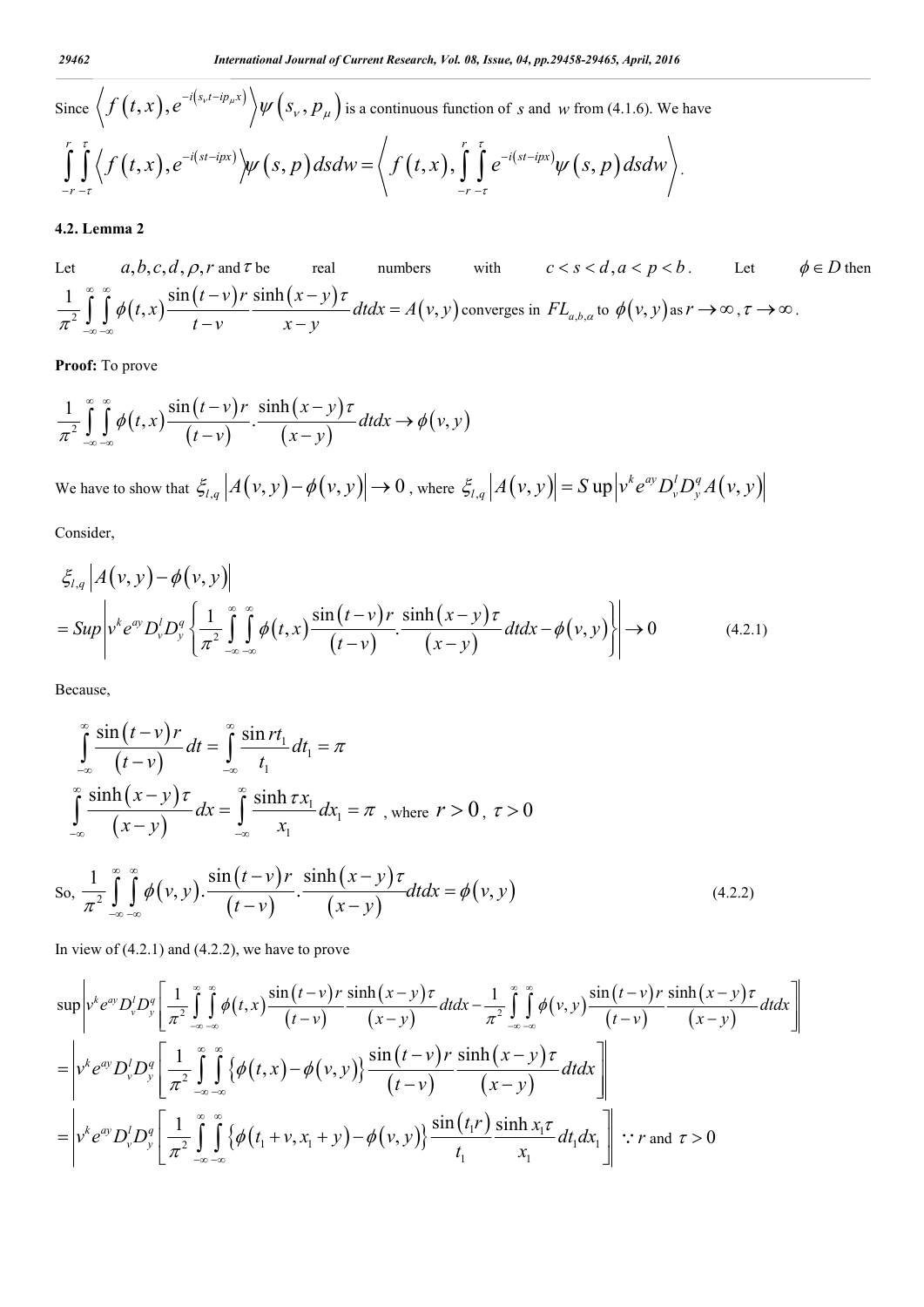$$
\begin{aligned} \n\{t - v = t_1 : t = t_1 + v \\ \nx - y = x_1 : x = x_1 + y \n\end{aligned}
$$

Converges to zero, as in Zemanian (1965) pp.66 Theorem 3.5.1.

Hence the theorem is proved.

Now we prove the Theorem.

## **4.3. Inversion Theorem**

**Statement:** - Let  $FL{f(t, x)} = F(s, p)$ , for  $s > 0$  and  $p_1 < p < p_2$ . Also, let *r* and  $\tau$  be a real variables such that  $-\infty < r < \infty$ ,  $-\infty < \tau < \infty$ . Then in the sense of convergence in  $D^*$ ,  $f(t,x) = r \rightarrow \infty$ ,  $\frac{1}{4\pi^2} \int_{0}^{r} f(s,p) e^{i(st - ipx)}$ lim  $f(x, r) = r \rightarrow \infty \frac{1}{4\pi^2} \int_{-r}^{r} \int_{r}^{r} F(s, p) e^{i(sr - ipx)}$ *r*  $f(t, x) = r \rightarrow \infty$   $\frac{1}{t} \int_{0}^{t} F(s, p) e^{i(st - ipx)} ds dp$  $\tau \rightarrow \infty$ <sup>4 $\pi$ - $\tau$ - $\tau$ </sup> H  $-r =r\rightarrow\infty$  $\rightarrow \infty$  $\int\limits_{0}^{r} \int\limits_{0}^{r} F(s,p) e^{i(st - ipx)} ds dp$ , where *S* and

*p* are fixed real numbers with  $-r < s < r$  and  $\rho_1 < p < \rho_2$ .

**Proof:** - Let  $\phi \in D$ . Choose the real numbers *c* and *d* such that  $c < s < d$  and the real numbers *a* and *b* such that

$$
\lim_{\rho_1 < a < p < b < \rho_2, \text{ we have to show that } \langle f, \phi \rangle = r \to \infty \left\langle \frac{1}{4\pi^2} \int_{-r-\tau}^{r} \int_{-\tau}^{\tau} F(s, p) e^{i(st - ipx)} ds dp, \phi(t, x) \right\rangle
$$

(4.3.1)

Now, the integral on *s* and *p* is a continuous function of *t* and *x* and therefore the right hand side of (4.3.1) without the limit notation can be written as

$$
\frac{1}{4\pi^2} \int_{-\infty}^{\infty} \int_{0}^{\infty} \phi(t,x) \int_{-r-\tau}^{r} F(s,p) e^{i(st-ipx)} ds dp dt dx, \quad r, \tau > 0
$$
\n(4.3.2)

Since  $\phi(t, x)$  is of bounded support and the integrand is a continuous function of t, x, s, p, the order of integration may be changed and we write  $\frac{1}{4\pi^2}\int\int\phi(t,x)\int\int F(s,p)e^{i(st-ipx)}dsdpdtdx = \frac{1}{4\pi^2}\int\int F(s,p)\int\int\phi(t,x)e^{i(st-ipx)}dsdtdx$  $\frac{1}{4\pi^2}\int_{-\infty}^{\infty}\int_{0}^{\infty}\phi(t,x)\int_{-r-\tau}^{r}\int_{0}^{r}F(s,p)e^{i(st-ipx)}dsdpdtdx=\frac{1}{4\pi^2}\int_{-r-\tau}^{r}\int_{-r}^{r}\int_{-\infty}^{r}\int_{0}^{\infty}\phi(t,x)e^{i(st-ipx)}dsdpdt$  $\int_{a}^{i(st - ipx)} d\alpha d\alpha dt dx = \frac{1}{\pi} \int_{a}^{b} F(s, n) \int_{a}^{b} \int_{a}^{b} f(t, x) e^{i(st - ipx)} dx$  $r - \tau$   $-r$  $f(x, x) \int_{0}^{r} \int_{0}^{r} F(s, p) e^{i(st - ipx)} ds dp dt dx = \frac{1}{(1-r)^2} \int_{0}^{r} \int_{0}^{r} F(s, p) \int_{0}^{\infty} \int_{0}^{\infty} \phi(t, x) e^{i(st - ipx)} dt dx ds dp$  $\tau$   $-r$   $-\tau$  $\frac{1}{\pi^2}\int\int\phi(t,x)\int\int F(s,p)e^{i(st-ipx)}dsdpdtdx=\frac{1}{4\pi^2}\int\int F(s,p)\int\int\phi$  $\infty$  or  $\infty$  in the contract of  $\infty$  in the contract of  $\infty$  in the contract of  $\infty$  in the contract of  $\infty$  in the contract of  $\infty$  in the contract of  $\infty$  in the contract of  $\infty$  in the contract of  $\infty$  in the  $(\int d\mathbf{r})d\mathbf{r}d\mathbf{r}d\mathbf{r} = \int \int \int F(\mathbf{r},\mathbf{r})\int \int d(\mathbf{r},\mathbf{r})e^{i(\mathbf{r}-\mathbf{r})t}d\mathbf{r}$  $\iint_{-\infty}^{\infty} \phi(t,x) \iint_{-r-\tau}^{\infty} F(s,p) e^{i(st-ipx)} ds dp dt dx = \frac{1}{4\pi^2} \iint_{-r-\tau}^{\infty} F(s,p) \iint_{-\infty}^{\infty} g(t,x) dx$ 

$$
= \frac{1}{4\pi^2} \int_{-r}^{r} \int_{-r}^{r} \langle f(v, y), e^{-i(sv - ipy)} \rangle \int_{-\infty}^{\infty} \int_{0}^{\infty} \phi(t, x) e^{i(st - ipx)} dt dx ds dp
$$
  

$$
= \langle f(v, y), \frac{1}{4\pi^2} \int_{-r}^{r} \int_{-r}^{r} e^{-i(sv - ipy)} \int_{-\infty}^{\infty} \int_{0}^{\infty} \phi(t, x) e^{i(st - ipx)} dt dx ds dp \rangle
$$
 (By Lemma 1)

The order of integration for the repeated integral herein may be changed because again  $\phi(t, x)$  is of bounded support and the integrand is a continuous function of  $t, x, s, p$  upon doing this we obtain

$$
= \left\langle f(v,y), \frac{1}{4\pi^2} \int_{-\infty}^{\infty} \int_{0}^{\infty} \phi(t,x) \int_{-r-\tau}^{r} e^{-isv} e^{-py} e^{ist} e^{px} dt dx ds dp \right\rangle
$$
  
=  $\left\langle f(v,y), \frac{1}{4\pi^2} \int_{-\infty}^{\infty} \int_{0}^{\infty} \phi(t,x) \int_{-r-\tau}^{r} e^{(t-v)is} e^{p(x-y)} dt dx ds dp \right\rangle$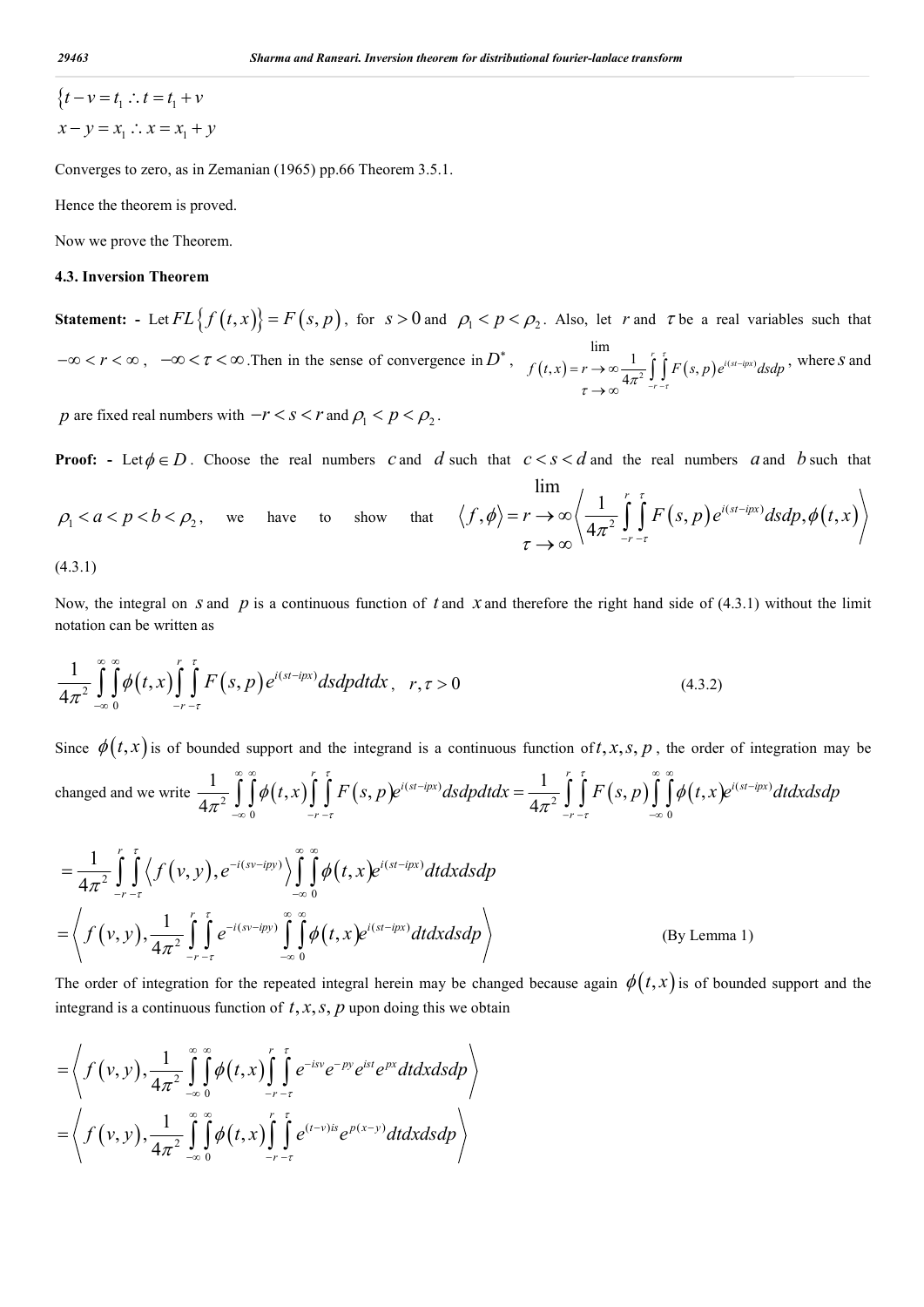$$
= \left\langle f(v,y), \frac{1}{4\pi^2} \int_{-\infty}^{\infty} \int_{0}^{v} \phi(t,x) \left[ \int_{-r}^{r} e^{(t-v)/s} ds \right] \left[ \int_{-\tau}^{\tau} e^{p(x-y)} dp \right] dt dx \right\rangle
$$
  
\n
$$
= \left\langle f(v,y), \frac{1}{4\pi^2} \int_{-\infty}^{\infty} \int_{0}^{\infty} \phi(t,x) \frac{2\sin(t-v)r}{(t-v)} \frac{2\sinh(x-y)\tau}{(x-y)} dt dx \right\rangle
$$
  
\n
$$
= \left\langle f(v,y), \frac{1}{\pi^2} \int_{-\infty}^{\infty} \int_{0}^{\infty} \phi(t,x) \frac{\sin(t-v)r}{(t-v)} \frac{\sinh(x-y)\tau}{(x-y)} dt dx \right\rangle
$$

Taking  $r \to \infty$ ,  $\tau \to \infty$  and using Lemma 2, we get

$$
\begin{aligned}\n&= \left\langle f(v, y), \phi(v, y) \right\rangle \\
&\lim_{\tau \to \infty} \left\langle \frac{1}{4\pi^2} \int_{-r}^{r} \int_{-r}^{r} F(s, p) e^{i(st - ipx)} ds dp, \phi(t, x) \right\rangle = \left\langle f, \phi \right\rangle\n\end{aligned}
$$

This completes the proof.

#### **5. Uniqueness Theorem**

If  $FL{f(t,x)} = F(s,p)$ , for  $s, p \in \Omega$ , and  $FL{g(t,x)} = G(s,p)$ , for  $s, p \in \Omega$ <sub>g</sub>,  $s > 0$  and  $\rho_1 < Re\, p < \rho_2$ . If  $\Omega_f \cap \Omega_g$  is not empty and if  $F(s, p) = G(s, p)$ , for  $s \in \Omega_f \cap \Omega_g$  and  $p \in \Omega_f \cap \Omega_g$  then  $f = g$  in the sense if equality  $D^*(I)$ .

### **Proof**

*f* and *g* must assign the same value to each  $\phi \in D$ . By inversion theorem and equating  $F(s, p)$  and  $G(s, p)$  in

$$
\left\langle f-g, \phi(t, x) \right\rangle
$$
  
\n
$$
\lim_{\tau \to \infty} \left\langle \frac{1}{4\pi^2} \int_{-r-\tau}^{r} \int_{-\tau}^{r} (F - G)(s, p) e^{i(st - ipx)} ds dp, \phi(t, x) \right\rangle = 0
$$
  
\nThus,  $f = g \text{ in } D^*(I)$ .

#### **6. Conclusion**

This paper proved Inversion Theorem for Distributional Fourier-Laplace Transform with the help of two lemmas. Also proved Uniqueness theorem.

## **REFERENCES**

Abate, Joseph *et al*. 1999. An Introduction to Numerical Transform Inversion and its Application to probability models, Chapter in Computational Probability, W. Grassman (ed), Kluwer, Boston, pp. 257-323.

Agoshkov, V. I. and Dubovski, P. B. 2003. Methods of Integral Transforms, Computational Methods and Algorithms, Vol. I. Beerends, R. J., Morsche, H. G. ter, *et al*. Fourier and Laplace Transforms, Cambridge University Press.

Berian J. James, 2008. Integral Transforms for You & Me, Royal Observatory Edinburgh Institute for Astronomy, March 2008.

Bhosale, B. N. and Chaudhary, M. S. 2002. Fourier-Hankel Transform of Distribution of compact support, *J. Indian Acad. Math*, 24(1), pp. 169-190.

Debnath Lokenath and Bhatta Dambaru, 2007. Integral Transforms and their Applications, Chapman and Hall/CRC Taylor and Francis Group Boca Raton London, New York.

Fatima, D. P. Lima *et al*. 2002. Fourier/Laplace Transforms And Ruin Probabilities, *Astin Bulletin*, Vol. 32, No. 1, pp. 91-105.